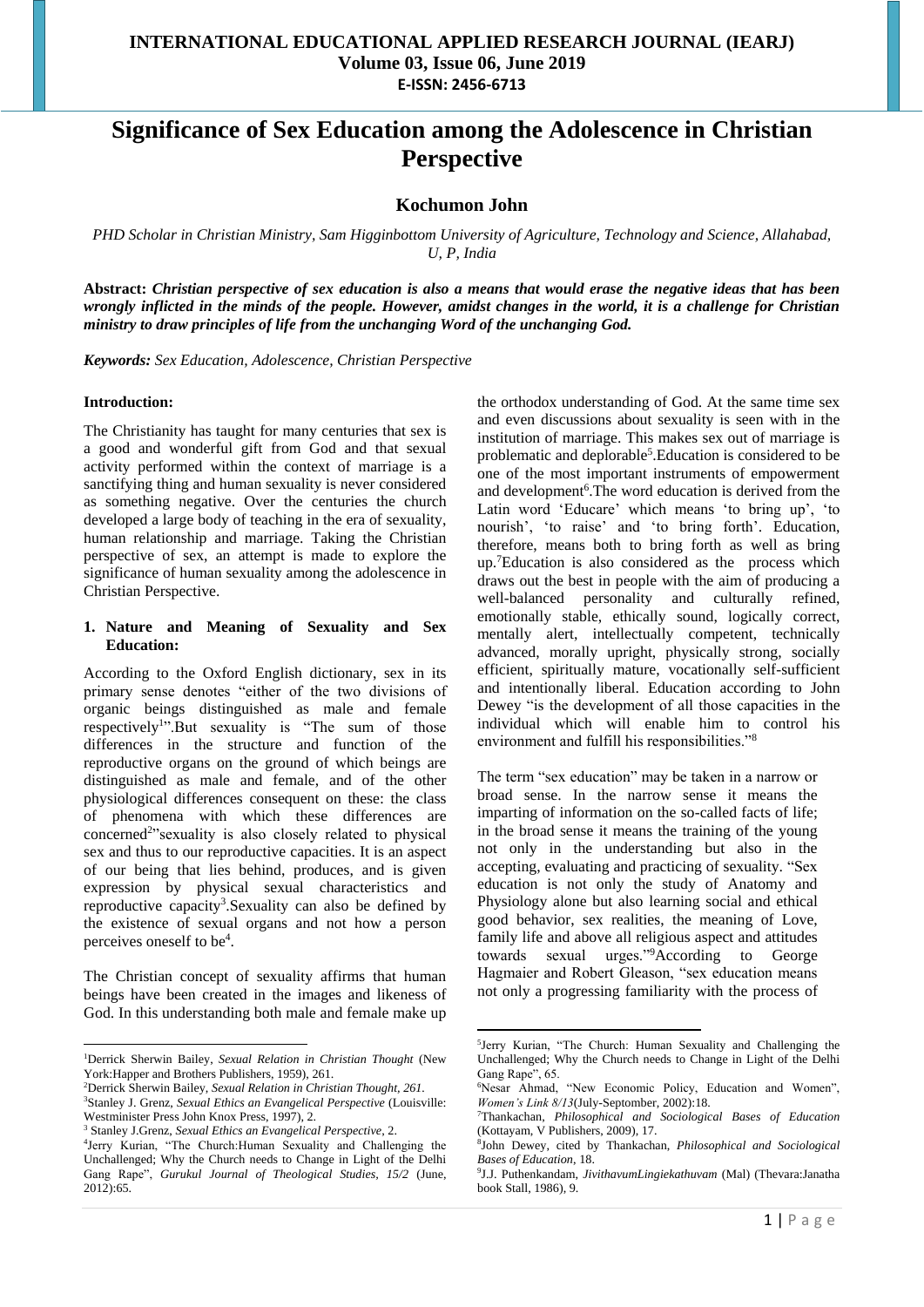reproduction; it includes the concepts a child has of masculinity or femininity, his growing capacity to give and to receive affection and the kind of relationship he has to his own father and mother . As John Meyer observe, "sex education is one aspect of the aim of education in general; the guidance of children to maturity"<sup>10</sup>.

Therefore the purpose of Christian perspective of sex education in the church is to lead each person into a decision to live as a Christian character. The concern of such education is to help persons to resolve the issues involved the sex in terms of Christian values and purposes as Miller says $11$ . Its focus is, therefore, the clarification of values in terms of a distinctively Christian theology of sexuality and its normal implications. As John Meyer observe,"sex education is one aspect of the aim of education in general; the guidance of children to maturity."<sup>12</sup>

#### **2. Significance of Sex Education:**

It is a very controversial subject all over the world. There are always certain prejudices and doubts when we explain sexual matters."Sex is pure not at all shameful matter. It is one of the unavoidable states of human relations."<sup>13</sup>Sex education is not only the study of Anatomy and Physiology alone but also learning social and ethical good behavior, sex realities, the meaning of Love, family life and above all religious aspect and attitudes towards sexual urges.<sup>14</sup>It helps to develop skills linked to decision making, communication, learning to ask for, and to identify the trustworthy sources of help through family, professionals and welfare services. Through sex education, they are taught to recognize pressurized situations and how to deal with them. Sex is often treated with suspicion, fear and prejudice but it is God's creation. Therefore it is neither shameful nor dirty; it is an integral aspect of our human relations. Sex education, therefore, must cover besides instruction about biological facts proper social and moral behavior and right attitude towards sex, love, family life and at large inter-personal relations in society.<sup>15</sup>

Public discussion of topics related to sex is considered as taboo in most societies widely. Majority of parents do not accept the responsibility of providing sex education, while the youth are left to resort to information they

gather from books, magazines, youth counselors and media with its increasing accessibility. According to George Hagmaier and Robert Gleason, "sex education means not only a progressing familiarity with the process of reproduction; it includes the concepts a child has of masculinity or femininity, his growing capacity to give and to receive affection and the kind of relationship he has to his own father and mother"<sup>16</sup>.

Education means providing a child with the chance of growing up in accordance with its own immanent possibilities, giving it the chance of truly blossoming. It should aim at encouraging the child to grow into an adult who thinks, judges, and acts for himself or herself. It should not aim to turn out an obedient robot relating by heart the wisdom imparted by its teachers. Sex education is just one aspect of the whole process. It rests on the firm conviction that it is impossible for anyone to attain real maturity unless his sexuality is developed and educated on the way. In other words, it is a process which seeks to help a child to develop into a fully human adult. It demands an easy and healthy facility with our own bodies, and knowledge of the physical nature of others. It requires an acceptance of our own impulses not as something evil and shameful, but as something normal and natural. Finally, it requires a comfortable control of those impulses in accordance with our own sense of values, the rights of others, and the demands of society. To achieve all these, our sexuality should be given at least as much concern and be provided with at least as much chance to develop as any other aspect of our total personality.<sup>17</sup>

### **3. The Need of Sex Education:**

The need of education is to draw out of the best in the human being to the fullest extent. "Education then consists of those experiences which enable an individual to bring forth every ability, skill and capacity to the fullest extent."<sup>18</sup>Therefore it is accepted that sex education is not a part; but integral. Considering sex education in cultivating positive values and attitudes, it provides an allround learning experience conducive to the development of the human personality. Sex education is something very impatient but only few one is able to do anything effective about it. The term "sex education" may be taken in a narrow or broad sense. In the narrow sense it means the imparting of information on the so-called facts of life; in the broad sense it means the training of the young not only in the understanding but also in the accepting, evaluating and practicing of sexuality. Here we take the term in both its aspects, but mainly in the broad acceptation. Age appropriate, scientifically appropriate, culturally competent education on sex adds to general health, adaptation to environment and quality of life.

The need for sex education is rooted in the very nature of man as a rational being. In animals instinct is adequate

<sup>1</sup> <sup>10</sup>John Meyer, cited by Felix M. Podimattam, *Sex Education* (Delhi: Media House, 2007), 19.

<sup>11</sup>C.J. Job, *Church Education and Society* (Lucknow: Lucknow Publishing House, 1994), 97.

<sup>&</sup>lt;sup>12</sup>George Hagmaier and Robert Gleason, cited by Felix M. Podimattam, *Sex Education*, 19.

<sup>13</sup>J. J. Puthenkandam, *Jivithavum Lingiekathuvam* (Mal) (Thevara: Janatha Book Stall, 1986), 9.

<sup>14</sup> J. J. Puthenkandam, *Jivithavum Lingiekathuvam*, 9.

<sup>&</sup>lt;sup>15</sup>J. J. Puthenkantam, *Sex and Sanity* (Calicut: St. Thomas Press, 1974), 1.

**<sup>.</sup>** <sup>16</sup>John Meyer, cited by Felix M. Podimattam, *Sex Education*, 19.

<sup>17</sup>Felix M. Podimattam, *Sex Education*, 18.

<sup>18</sup>Vimla Paulose, *Introducing Christian Education* (Madras: CLS, 1986),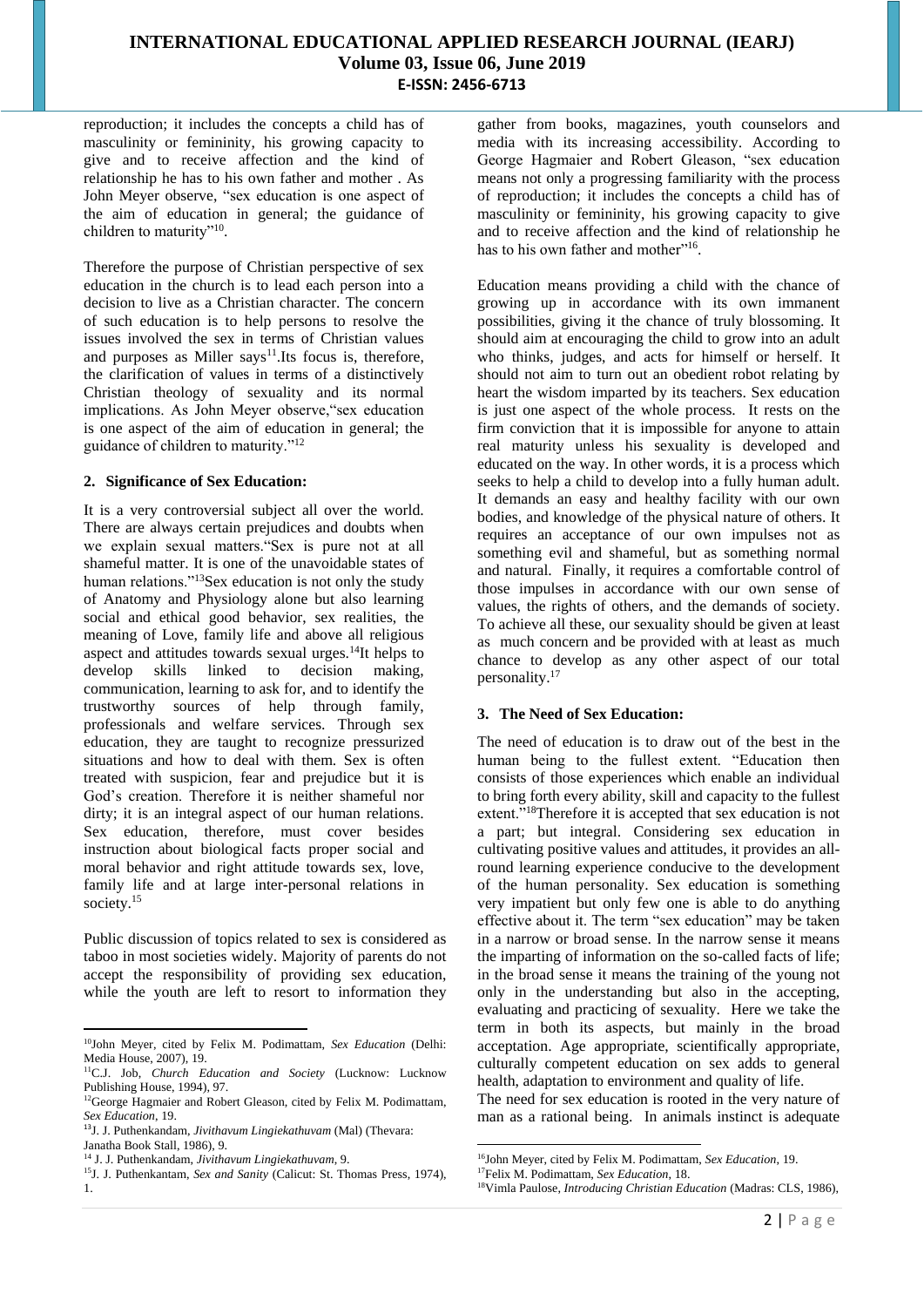equipment for the propagation and preservation of life as is seen in their mating, building nests, rearing their young etc. Man, on the contrary, has to learn to use his instincts or urges in the proper manner to attain the desired ends. He has to understand his sex instinct in order to evaluate and master it. The sex instinct, though natural and normal, is at the same time full of potentialities for good or bad. The adolescence has to be protected against the abuse of sex and helped to form the right sex habits from the very start. The development of a balanced personality depends on a proper adjustment of the sex impulse. The control of this instinct should come from the child itself and he can acquire it only if he is properly instructed<sup>19</sup>.

The curiosity of adolescence about sex is a concrete manifestation of their more fundamental quest regarding the meaning of the "whence and wherefore" of life. Hence they have a right to an answer to their questions. The ignorance; secrecy, shame and fear, associated with sex and reproduction are incentives to adolescence to try to know everything about it. The growing child is sure to gather information in a haphazard manner from undesirable obscene literature, from cinemas dealing with sex, and from ignorant and unscrupulous companions, household servants etc. Incomplete and vague knowledge may lead to worrying curiosity and should be guarded against. In the absence of correct information adolescents are likely to fall victims to doubt, anxiety and inner torment. Sexual curiosity may eventually become a fixation with them in the form of an obsession. Many of the psychic disorders and aberrations of adult life and the failure of many a marriage can be traced back to the lack of inadequacy of initiation into  $sex^{20}$ .

The changes in the body, at puberty and after, may come as a rude shock to adolescence of both sexes especially to girls. They must be made to understand that such changes are natural and normal. Timely sex education gives adolescents clarity of vision which is quite necessary for their sexual well-being. Clear knowledge in its turn begets spiritual joy and inward satisfaction. It fosters a sense of security and removes one of the main causes of the defiance of parental authority which characterizes adolescence.<sup>21</sup> The socio-cultural changes taking place in contemporary India make sex education all the more necessary. Industrialization, urbanization and the resulting socialization of man have been creating ever new problems both for parents and adolescence, and many of them have a direct bearing on sexual development. There is today a general trend towards a secularist view of life.

As a result sex is considered less from the angle of religious conceptions, taboos and myths, than from that of objective scientific investigation. Though in itself a

**.** 

healthy development, it may lead to a loss of the sense of reverence before the mystery of sex as something sacred. Hence the needs for instilling in the minds of the young the idea that sex is not a mere "thing" to be experimented with, but a symbol of abiding inter personal love between man and woman<sup>22</sup>. The process of transition from a highly regimented society to an open one, from the joint family to the nuclear family, is bound to result in greater freedom and democratization. If the younger generation is not taught how to use this freedom it may go to extremes in the domain of boy-girl relationships as in the West. As a result of socialization, adolescents are exposed to many more influences than in earlier times. They get acquainted with new ideas and patterns of behavior prevalent among other people and cultures. Besides, traditional barriers between the sexes are slowly breaking down especially in urban areas. This new situation calls for an enlightened sex education of the young to cope with the changing times. They must again be instructed on the function and hygiene of the sex organs so that they may avoid disease and foster a healthy attitude towards sex. The misuse and abuse of the sex organs may lead to certain social evils and pave the way for their own degradation which is powerful enough to undermine their whole future<sup>23</sup>.

The complex emotional state in which youth find themselves in, stigma surrounding matters of asexual nature in the society and widespread gender inequality makes it increasingly challenging for adolescents to attain the knowledge they need. Sex Education may be renamed as Family education on viewing through the healthier angles. Even though the right age to begin is still debated in the societies, it is possibly the most important education that could be given to someone entering his/her teens. Parents have a responsibility to equip our children with a comprehensive view of sexuality. It must be taught within the context of a Biblically holistic approach, to be taught correctly. It is perfect to teach that God gave the material relationship as a sign and symbol of the internal love of the Trinity and His love for  $us^{24}$ .

#### **Conclusion:**

The above discussion clearly says that, the rapid change of sexual mores in the society demands critical Christian reflection and an appropriate response on the part of the Christian churches. The church centered sex education teaches that sex is a gift from god which is to be seen and treated as a gift. But the Christian view of human sexuality has been challenged tremendously and even led to the sexual issues among the adolescence among the churches. Education is impeccable in the growth as well as the development of the new generations. **References:**

#### **Books:**

<sup>19</sup>J. J. Puthenkantam, *Sex and Sanity*, 2-4.

<sup>20</sup>J. J. Puthenkantam, *Sex and Sanity* (Calicut: St. Thomas Press, 1974), 2-4.

<sup>21</sup>J. J. Puthenkantam, *Sex and Sanity* (Calicut: St. Thomas Press, 1974), 2-4.

**<sup>.</sup>** <sup>22</sup>J. J. Puthenkantam, *Sex and Sanity* (Calicut: St. Thomas Press, 1974),  $2 - 4$ .

<sup>23</sup>J. J. Puthenkantam, *Sex and Sanity*, 2-4.

<sup>24</sup>J. J. Puthenkantam, *Sex and Sanity*, 2-4.